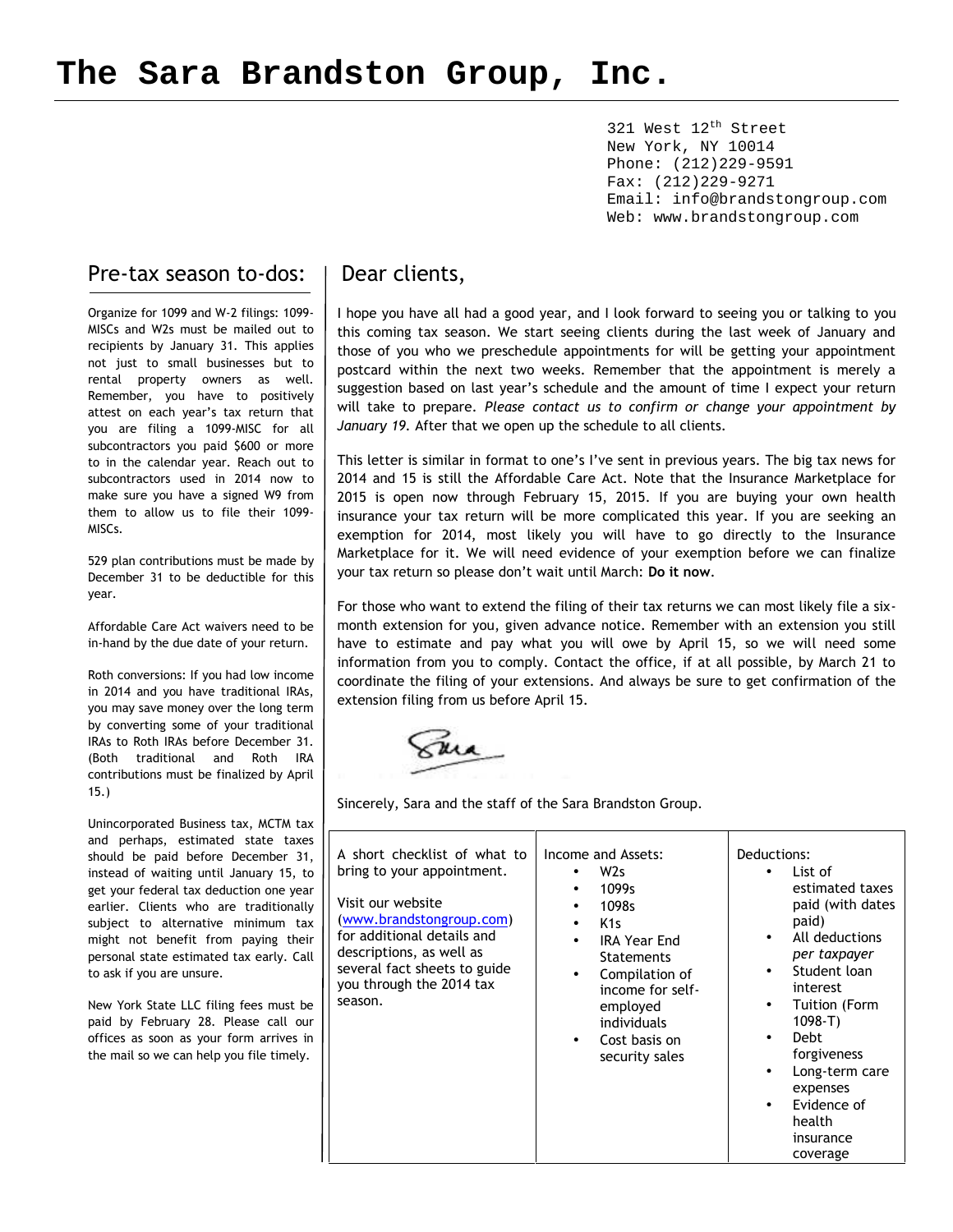#### **Audit and Notices**

A recent study showed that as many as 70% of **IRS** notices are incorrect.

If you receive a notice from the IRS, or any taxing authority, please let us know as soon as possible.

If you purchase audit coverage with your tax return, we will draft responses and defend your return at no additional charge. If you do not, we will let you know the cost to handle it for you.

New York State has gotten aggressive on audits. With the state in dire need of funds, and the IRS no longer auditing many returns that are subject to alternative minimum tax, New York has had to go it alone. Unlike an IRS audit, there is no auditor to petition face-to-face. New York's tactic is to withhold refund  $\boldsymbol{a}$ pending the outcome of an audit. The audit will appear in the mail as a "Notice of Adjusted Refund." It is vital that you let us know if you receive any correspondence from any income taxing authority in order to determine what is being investigated and to help you defend your return

At right are a few documentation rules to review. More are available the on website:

www.brandstongroup.com

### $D$  **EDUCTING** MILEAGE?

**Did you drive for charity?** If so, you can deduct **14¢** for every mile you drove.

**If your medical expenses are substantial,** you may want to calculate a mileage deduction. Medical miles for 2014 are calculated at**23½¢ per mile.**

**If you drove for business pur poses**, the situation is a little more complicated: First de cide which miles qualify.

**Use the following three sce narios to determine how many miles you can deduct:**

Keep in mind the following statement: **In general, com muting is not deductible.**

**If you have an office or regular place of business outside your home,** you may not deduct miles commuting to and from work or to your first or from your last stop, but you may deduct mileage to drive to a *temporary work place* (less than one year's duration) and mileage to and from different work locations during the day.

**If you have an office in your home that qualifies for a home office deduction,** all of your business-related mileage is deductible.

**If you work out of your home but do not qualify for the home office deduction,** the distance between home and your first stop and between your last stop and home are nondeductible commuting miles. You should carefully plan to have your first and last stops close to home to maximize the mileage deduction.

A trip to the bank, post office, or a supplier can help increase deductible business miles.

**Once you have determined which miles to count,** you need to decide whether to use the *standard* mileage rate or actual expenses.

The *standard mileage rate for qualified business use* for 2014 is **56¢ per mile** (down ½ cent from 2013).

**Which method is best?** In general, the standard meth od works best if your business miles are high or your vehicle is economical to run.

The actual expense method works best if your vehicle weighs over 6000 pounds, is costly to run, or you do not have that many miles in total.

### **D O Y O U W O R K A T H O M E ?**

*If you are self-employed*, you may qualify for the home office deduction if you use a portion of your home **exclusively** as your principal place of business, to store inventory, or to conduct substantial manage ment or administrative activi ties. There can be no other fixed location where the above activities can be done.

*If you are an employee*, your home office must be required by your employer.

The office space still needs to be **used regularly and exclu sively for business**. You can not have any other usage of the

area whatsoever. Using your office for personal or invest ment reasons eliminates the deduction as far as the IRS is concerned, so be careful to keep your office space and computer usage all business.

Having a deductible home of fice means you can deduct all of your local business travel as<br>described earlier, and you will not have to keep a log of computer usage because your com puter will be used exclusively for business.

If your office qualifies, you will Measure the business space and the total space. You will also need your mortgage interest, taxes, insurance, association fees, repairs, maintenance, utilities, garbage, security, and rent paid. Also, provide an accounting of the total invest ment in your home.

**The IRS has provided a simpli fied home office deduction, if you choose.** Instead of calculating all of the above infor mation, \$5 per square foot can be deducted (maximum \$1,500). The IRS estimates that the new calculation will save taxpayers 1.6 million hours per year.

### **COMPUTER & CELL PHONE GUIDELINES**

Did you buy a computer that you would like to deduct? You can use the following guide to determine what is deductible.

*If you are an employee*, a computer must be required as a condition of employment and for the convenience of your employer to be deductible.

*If you are self-employed*, the business percentage of comput er usage, measured by time, is deductible.

*If you use your computer for investments*, the business percentage of use may also be deductible if you itemize.

*If you are a student,* the use of a computer is not deducti ble, but you can tap your 529 plan for a computer purchase.

*Keep a log of computer usage to support your deduction.*

**Cell phone deductions are as follows:**

*Employers providing cell phones* do not have to require records of use to provide tax free cell phones to employees.

*Employees required to use cell phones for work* can deduct cell phone use to the extent used for business.

*Self-employed individuals* can deduct business cell phone us age. The IRS, however, still has a hard time believing a cell phone is 100% for business. It's wise to keep a log of use.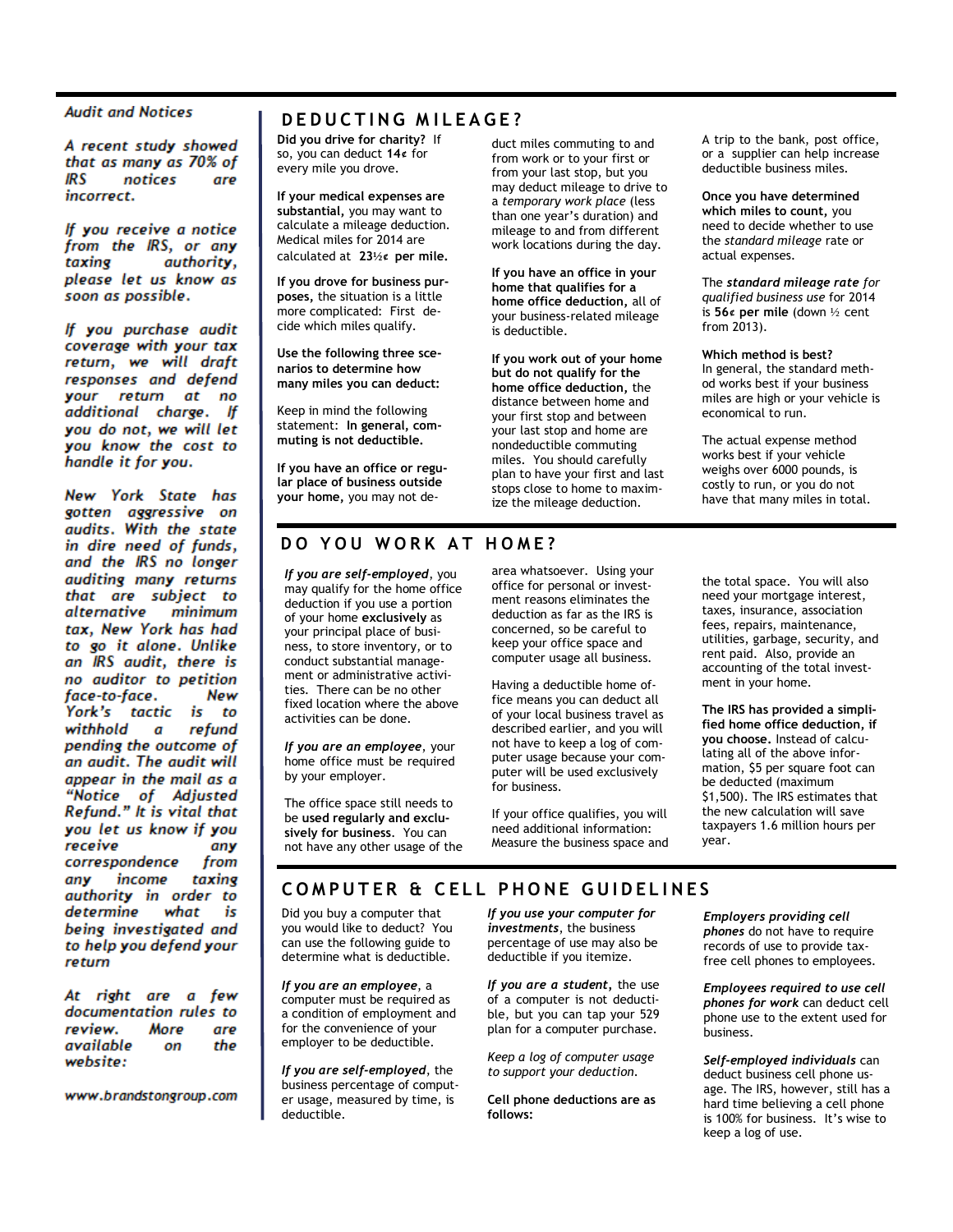## **WHAT'S NE W F OR 20 14?**

**All taxpayers are required to have health insurance.** Taxpayers not having adequate health coverage will pay a penalty unless they are considered exempt. The penalty will start small in 2014 and increase over time. For 2014, uninsured individuals will pay the greater of \$95 or 1% of their income over the filing threshold for 2014.

Taxpayers that are already a part of their employer's eligible plan are considered covered and do not have to be concerned about penalties.

Exempt individuals are those incarcerated, not legally pre sent in the United States, members of certain religious sects, American Indians, those on Medicare or Medicaid, Children's Health Insurance, veteran's health care, or any other government insurance.

If you purchased health insurance from the Health Insurance Marketplace which was open for enrollment until March 31, 2014 and your income is under 400% of the Federal Poverty level, you will receive a Premium Assistant Credit. This will be paid to your insurance company to reduce premiums. When you file your 2014 tax return, the credit you received will be adjusted depending on your current income. Only tax- payers who purchased health insurance from the Marketplace will get this credit.

If you missed out on the Marketplace for 2014, the Market- place to purchase insurance for 2015 runs from November 15, 2014 to February 15, 2015.

You can still get 2014 coverage through the Marketplace in special cases including marriage, birth, adoption, a move outside your service area, loss of health coverage, applying for Medicaid, and more.

**The IRS is understaffed.** The IRS budget was slashed by 1 billion since 2010, and 10,000 employees have been lost.

The IRS is behind in answering correspondence. At the end of 2013, it had a backlog of about 1.1 million letters. If you are waiting for an answer to your letter, just wait.

If you have amended a tax return, you will probably have to wait at least 12 weeks for a response. After 3 weeks, you can check your status online. You will need your SS number, date of birth, and zip code.

**The Supreme Court has been busy making tax decisions.** Bankruptcy creditors can get inherited IRAs.

Severance pay to laid-off employees is subject to FICA. The IRS likes this decision because it would owe over 1.3 billion if the decision went the other way.

A for-profit corporation, Hobby Lobby, argued in court that the contraceptive man- date in the ObamaCare bill violated its religious beliefs. They won. The Supreme Court has never before made a decision for a for-profit corporation on religious rights. You can expect to see a lot of comment on this issue

**Taxpayers have a new Bill of Rights.**

- Your rights include:
- The right to be informed
- The right to quality service
- The right to pay no more than the correct amount of tax
- The right to challenge the IRS position and be heard
- The right to appeal to the IRS in an independent forum
- The right to finality
- 
- The right to privacy ● The right to confidentiality
- The right to retain
- representation
- The right to a fair and just tax system

**Bitcoins** are now treated as property for tax purposes. If they are accepted for payment they are included in income. If they are exchanged or sold, a gain or loss will be realized.

The IRS has decided that IRA rollovers from one account to another or IRA withdrawals replaced within 60 days will be allowed only once a year, be ginning in 2015.

#### **Charitable donations**

The IRS is cracking down on deductions to charity-both money and goods. Please look to our website where you will find extensive instructions on how you must document the charitable giving in order not to lose the deduction on examination.

#### **Medical Expenses**

IRS is making it harder to deduct medical expenses. The new threshold for clients under 65 is 10.5%, up from 7.5% previously. I've posted an excellent piece on what expenses are deductible and whose expenses you can deduct.

#### **Foreign Money**

Many of you know that the Treasury Department is very serious about US citizens reporting all their assets and income, whether at home or abroad. The due date for foreign account reporting is in June but we must include the income and balances on those accounts by April 15 with your 1040. Furthermore, if you received \$100,000 or more from abroad in 2014, whether as a gift or a bequest, you must file an additional form: 3520. Please let us know right away if this applies to you. The good news on the foreign reporting front is that owners of Canadian retirement accounts no longer need to include the earnings on the 1040. They still must be included on form 8938, but that is only for informational purposes.



#### **Newly Married Lesbian and Gay Couples**

We still have until April 15, 2015 to amend 2011 returns. Any couples where one partner received health insurance for both partners through their employer should check to make sure that their benefits are now being reported on a pretax basis. It's also a good idea to check with HR that any previous benefits that were reported as taxable have now been corrected to nontaxable status. This may mean getting a corrected W-2 or having to amend a prior tax return.

#### **Gifts and Estate Planning**

2014 individual gifts are still capped at \$14,000.

New York State has changed its estate tax rules, to eventually match the IRS's in 2019. Until then clients who potentially have taxable estates should check with their lawyers to make sure that they won't be subject to an undue burden if they or a loved one passes away in New York before 2019.

It's important to review your Health Care Proxy, Will etc. every few years to make sure they're in compliance with current federal and state laws.